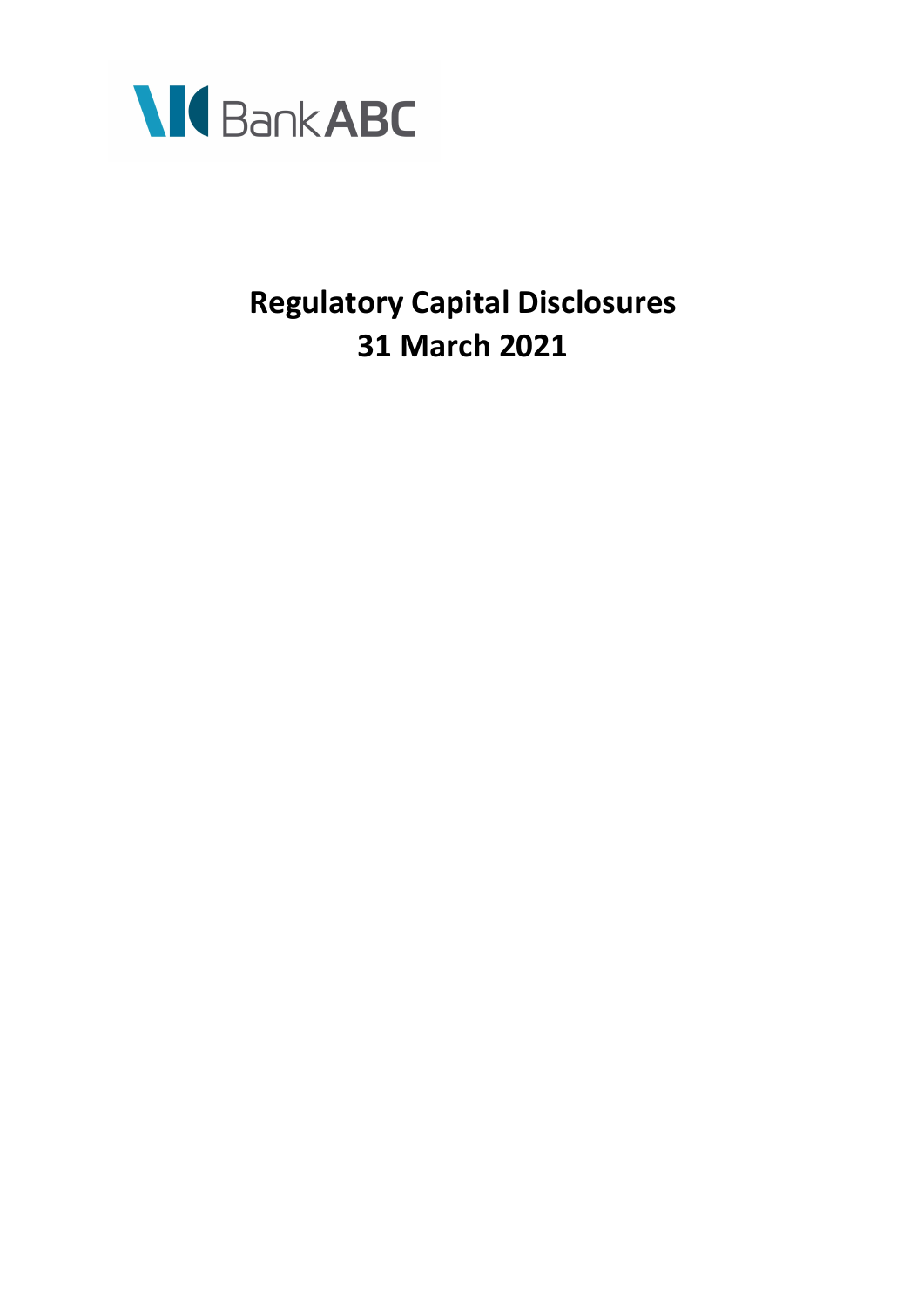## **PD 1: Post 1 January 2019 disclosure template**

|     |                                                                                                                                                                                                                                                                              |                                   | US\$ million               |
|-----|------------------------------------------------------------------------------------------------------------------------------------------------------------------------------------------------------------------------------------------------------------------------------|-----------------------------------|----------------------------|
|     | <b>Basel III Common Disclosure Template</b>                                                                                                                                                                                                                                  | PIR as on 31<br><b>March 2021</b> | <b>Reference</b>           |
|     | <b>Common Equity Tier 1 capital: instruments and reserves</b>                                                                                                                                                                                                                |                                   |                            |
| 1   | Directly issued qualifying common share capital plus related stock surplus                                                                                                                                                                                                   | 3,104                             | a                          |
| 2   | Retained earnings                                                                                                                                                                                                                                                            | 1,011                             | b                          |
| 3   | Accumulated other comprehensive income (and other reserves)                                                                                                                                                                                                                  | (278)                             | $c1 + c2 + c3 + c4$<br>+c5 |
| 4   | Not applicable                                                                                                                                                                                                                                                               |                                   |                            |
| 5   | Common share capital issued by subsidiaries and held by third parties (amount<br>allowed in group CET1)                                                                                                                                                                      | 208                               | d                          |
| 6   | Common Equity Tier 1 capital before regulatory adjustments                                                                                                                                                                                                                   | 4,045                             |                            |
|     | <b>Common Equity Tier 1 capital: regulatory adjustments</b>                                                                                                                                                                                                                  |                                   |                            |
| 7   | Prudential valuation adjustments                                                                                                                                                                                                                                             |                                   |                            |
| 8   | Goodwill (net of related tax liability)                                                                                                                                                                                                                                      |                                   |                            |
| 9   | Other intangibles other than mortgage-servicing rights (net of related tax<br>liability)                                                                                                                                                                                     | 56                                | e                          |
| 10  | Deferred tax assets that rely on future profitability excluding those arising from<br>temporary differences (net of related tax liability)                                                                                                                                   | 4                                 | f                          |
|     | 11 Cash-flow hedge reserve                                                                                                                                                                                                                                                   |                                   |                            |
|     | 12 Shortfall of provisions to expected losses                                                                                                                                                                                                                                |                                   |                            |
|     | 13 Securitisation gain on sale (as set out in paragraph 562 of Basel II framework)                                                                                                                                                                                           |                                   |                            |
|     | 14 Not applicable                                                                                                                                                                                                                                                            |                                   |                            |
|     | 15 Defined-benefit pension fund net assets                                                                                                                                                                                                                                   | 40                                | c6                         |
|     | 16 Investments in own shares                                                                                                                                                                                                                                                 |                                   |                            |
|     | 17 Reciprocal cross-holdings in common equity                                                                                                                                                                                                                                |                                   |                            |
| 18  | Investments in the capital of banking, financial and insurance entities that are<br>outside the scope of regulatory consolidation, net of eligible short positions,<br>where the bank does not own more than 10% of the issued share capital<br>(amount above 10% threshold) |                                   |                            |
| 19. | Significant investments in the common stock of banking, financial and<br>insurance entities that are outside the scope of regulatory consolidation, net of<br>eligible short positions (amount above 10% threshold)                                                          |                                   |                            |
|     | 20 Mortgage servicing rights (amount above 10% threshold)                                                                                                                                                                                                                    |                                   |                            |
| 21  | Deferred tax assets arising from temporary differences (amount above 10%<br>threshold, net of related tax liability)                                                                                                                                                         |                                   |                            |
|     | 22 Amount exceeding the 15% threshold                                                                                                                                                                                                                                        |                                   |                            |
| 23  | of which: significant investments in the common stock of financials                                                                                                                                                                                                          |                                   |                            |
| 24  | of which: mortgage servicing rights                                                                                                                                                                                                                                          |                                   |                            |
| 25  | of which: deferred tax assets arising from temporary differences                                                                                                                                                                                                             |                                   |                            |
|     | 26 CBB specific regulatory adjustments                                                                                                                                                                                                                                       |                                   |                            |
| 27  | Regulatory adjustments applied to Common Equity Tier 1 due to insufficient<br>Additional Tier 1 and Tier 2 to cover deductions                                                                                                                                               |                                   |                            |
|     | 28 Total regulatory adjustments to Common equity Tier 1                                                                                                                                                                                                                      | 100                               |                            |
|     | 29 Common Equity Tier 1 capital (CET1)                                                                                                                                                                                                                                       | 3,945                             |                            |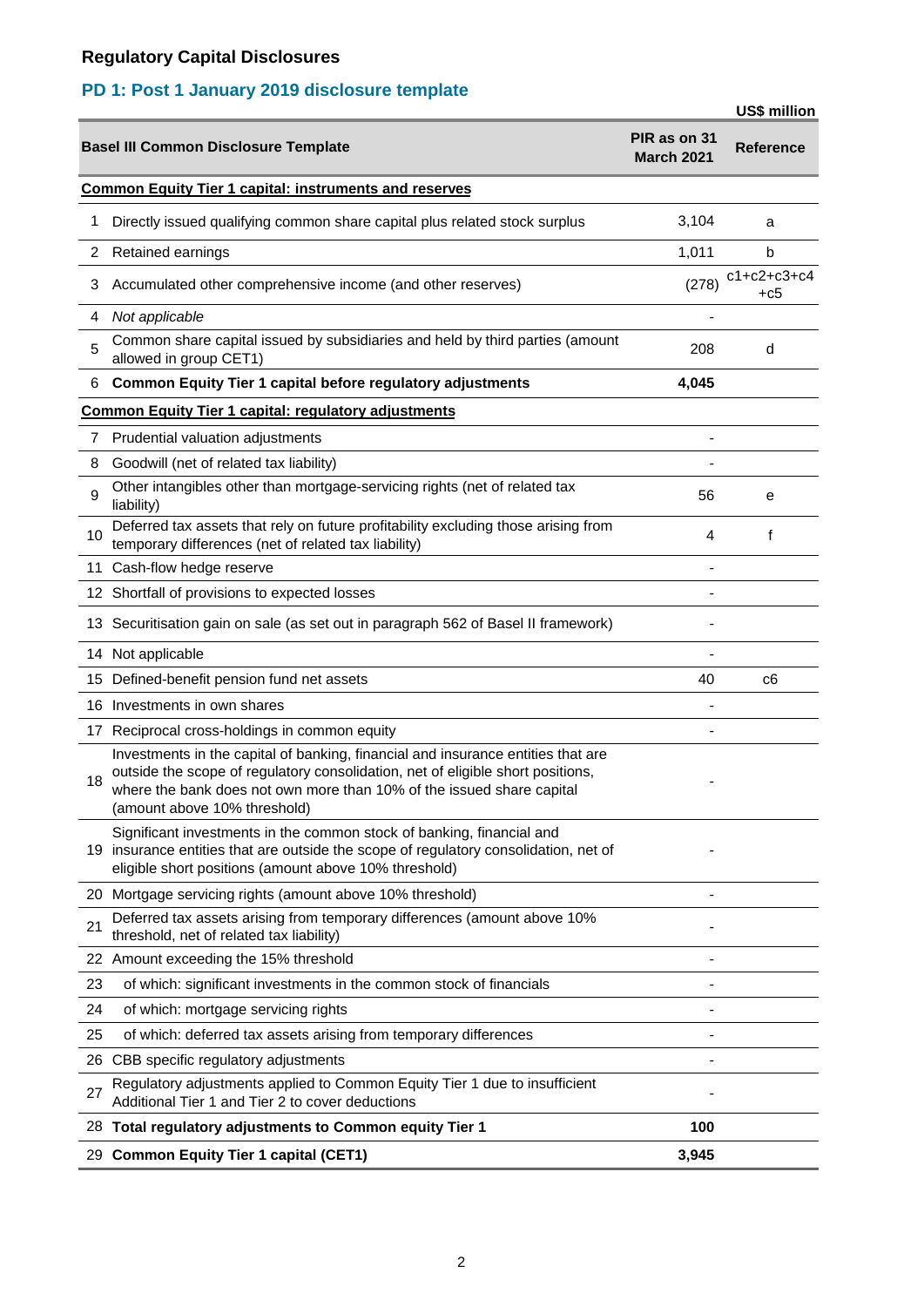## **PD 1: Post 1 January 2019 disclosure template (continued)**

**US\$ million**

| PIR as on 31<br><b>Basel III Common Disclosure Template</b> |                                                                                                                                                                                                                                                                                                       |       | <b>Reference</b> |
|-------------------------------------------------------------|-------------------------------------------------------------------------------------------------------------------------------------------------------------------------------------------------------------------------------------------------------------------------------------------------------|-------|------------------|
|                                                             | <b>Additional Tier 1 capital: instruments</b>                                                                                                                                                                                                                                                         |       |                  |
| 30                                                          | Directly issued qualifying Additional Tier 1 instruments plus related stock<br>surplus                                                                                                                                                                                                                |       |                  |
| 31                                                          | of which: classified as equity under applicable accounting standards                                                                                                                                                                                                                                  |       |                  |
| 32                                                          | of which: classified as liabilities under applicable accounting standards                                                                                                                                                                                                                             |       |                  |
|                                                             | 33 Directly issued capital instruments subject to phase out from Additional Tier 1                                                                                                                                                                                                                    |       |                  |
| 34                                                          | Additional Tier 1 instruments (and CET1 instruments not included in row 5)<br>issued by subsidiaries and held by third parties (amount allowed in Group AT1)                                                                                                                                          | 79    | g                |
| 35                                                          | of which: instruments issued by subsidiaries subject to phase out                                                                                                                                                                                                                                     |       |                  |
|                                                             | 36 Additional Tier 1 capital before regulatory adjustments                                                                                                                                                                                                                                            | 79    |                  |
|                                                             | <b>Additional Tier 1 capital: regulatory adjustments</b>                                                                                                                                                                                                                                              |       |                  |
|                                                             | 37 Investments in own Additional Tier 1 instruments                                                                                                                                                                                                                                                   |       |                  |
|                                                             | 38 Reciprocal cross-holdings in Additional Tier 1 instruments                                                                                                                                                                                                                                         |       |                  |
| 39                                                          | Investments in the capital of banking, financial and insurance entities that are<br>outside the scope of regulatory consolidation, net of eligible short positions,<br>where the bank does not own more than 10% of the issued common share<br>capital of the entity (amount above 10% threshold)     |       |                  |
|                                                             | Significant investments in the capital of banking, financial and insurance entities<br>40 that are outside the scope of regulatory consolidation (net of eligible short<br>positions)                                                                                                                 |       |                  |
|                                                             | 41 CBB specific regulatory adjustments                                                                                                                                                                                                                                                                |       |                  |
| 42                                                          | Regulatory adjustments applied to Additional Tier 1 due to insufficient Tier 2 to<br>cover deductions                                                                                                                                                                                                 |       |                  |
|                                                             | 43 Total regulatory adjustments to Additional Tier 1 capital                                                                                                                                                                                                                                          |       |                  |
|                                                             | 44 Additional Tier 1 capital (AT1)                                                                                                                                                                                                                                                                    | 79    |                  |
|                                                             | 45 Tier 1 capital (T1 = CET1 + AT1)                                                                                                                                                                                                                                                                   | 4,024 |                  |
|                                                             | <b>Tier 2 capital: instruments and provisions</b>                                                                                                                                                                                                                                                     |       |                  |
|                                                             | 46 Directly issued qualifying Tier 2 instruments plus related stock surplus                                                                                                                                                                                                                           |       |                  |
| 47                                                          | Directly issued capital instruments subject to phase out from Tier 2                                                                                                                                                                                                                                  |       |                  |
|                                                             | Tier 2 instruments (and CET1 and AT1 instruments not included in rows 5 or<br>48 34) issued by subsidiaries and held by third parties (amount allowed in Group<br>Tier 2)                                                                                                                             | 66    |                  |
| 49                                                          | of which: instruments issued by subsidiaries subject to phase out                                                                                                                                                                                                                                     |       |                  |
|                                                             | 50 Provisions                                                                                                                                                                                                                                                                                         | 153   | h.               |
|                                                             | 51 Tier 2 capital before regulatory adjustments                                                                                                                                                                                                                                                       | 219   |                  |
|                                                             | Tier 2 capital: regulatory adjustments                                                                                                                                                                                                                                                                |       |                  |
|                                                             | 52 Investments in own Tier 2 instruments                                                                                                                                                                                                                                                              |       |                  |
|                                                             | 53 Reciprocal cross-holdings in Tier 2 instruments                                                                                                                                                                                                                                                    |       |                  |
| 54                                                          | Investments in the capital of banking, financial and insurance entities that are<br>outside the scope of regulatory consolidation, net of eligible short positions,<br>where the bank does not own more than 10% of the issued common share<br>capital of the entity (amount above the 10% threshold) |       |                  |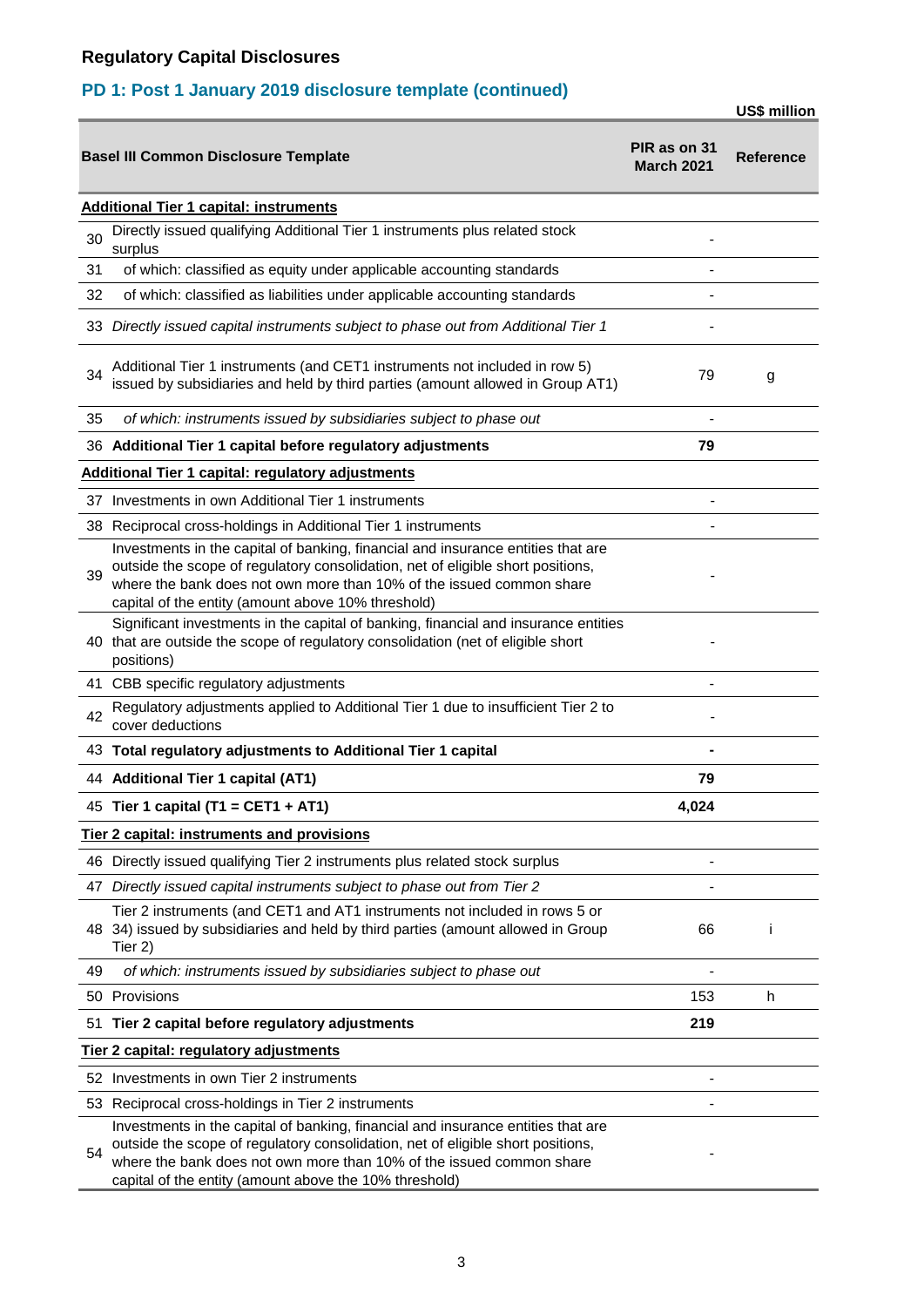## **PD 1: Post 1 January 2019 disclosure template (continued)**

**US\$ million**

|     | <b>Basel III Common Disclosure Template</b>                                                                                                                                                                                             | PIR as on 31<br><b>March 2021</b> | <b>Reference</b> |  |  |
|-----|-----------------------------------------------------------------------------------------------------------------------------------------------------------------------------------------------------------------------------------------|-----------------------------------|------------------|--|--|
|     | Tier 2 capital: regulatory adjustments (continued)                                                                                                                                                                                      |                                   |                  |  |  |
|     | Significant investments in the capital banking, financial and insurance entities<br>55 that are outside the scope of regulatory consolidation (net of eligible short<br>positions)                                                      |                                   |                  |  |  |
|     | 56 National specific regulatory adjustments                                                                                                                                                                                             |                                   |                  |  |  |
|     | 57 Total regulatory adjustments to Tier 2 capital                                                                                                                                                                                       |                                   |                  |  |  |
|     | 58 Tier 2 capital (T2)                                                                                                                                                                                                                  | 219                               |                  |  |  |
|     | 59 Total capital (TC = $T1 + T2$ )                                                                                                                                                                                                      | 4,243                             |                  |  |  |
|     | 60 Total risk weighted assets                                                                                                                                                                                                           | 23,827                            |                  |  |  |
|     | <b>Capital ratios and buffers</b>                                                                                                                                                                                                       |                                   |                  |  |  |
|     | 61 Common Equity Tier 1 (as a percentage of risk weighted assets)                                                                                                                                                                       | 16.6%                             |                  |  |  |
|     | 62 Tier 1 (as a percentage of risk weighted assets)                                                                                                                                                                                     | 16.9%                             |                  |  |  |
|     | 63 Total capital (as a percentage of risk weighted assets)                                                                                                                                                                              | 17.8%                             |                  |  |  |
|     | Institution specific buffer requirement (minimum CET1 requirement plus<br>64 capital conservation buffer plus countercyclical buffer requirements plus G-<br>SIB buffer requirement, expressed as a percentage of risk weighted assets) | 2.5%                              |                  |  |  |
| 65  | of which: capital conservation buffer requirement                                                                                                                                                                                       | 2.5%                              |                  |  |  |
| 66  | of which: bank specific countercyclical buffer requirement                                                                                                                                                                              | N/A                               |                  |  |  |
| 67  | of which: G-SIB buffer requirement                                                                                                                                                                                                      | N/A                               |                  |  |  |
| 68  | Common Equity Tier 1 available to meet buffers (as a percentage of risk<br>weighted assets)                                                                                                                                             | 7.6%                              |                  |  |  |
|     | <b>National minima including CBB (where different from Basel III)</b>                                                                                                                                                                   |                                   |                  |  |  |
|     | 69 CBB Common Equity Tier 1 minimum ratio                                                                                                                                                                                               | 9%                                |                  |  |  |
|     | 70 CBB Tier 1 minimum ratio                                                                                                                                                                                                             | 10.5%                             |                  |  |  |
|     | 71 CBB total capital minimum ratio                                                                                                                                                                                                      | 12.5%                             |                  |  |  |
|     | Amounts below the thresholds for deduction (before risk weighting)                                                                                                                                                                      |                                   |                  |  |  |
|     | 72 Non-significant investments in the capital of other financials                                                                                                                                                                       | 3                                 |                  |  |  |
| 73. | Significant investments in the common stock of financials                                                                                                                                                                               | 26                                |                  |  |  |
|     | 74 Mortgage servicing rights (net of related tax liability)                                                                                                                                                                             |                                   |                  |  |  |
| 75  | Deferred tax assets arising from temporary differences (net of related tax<br>liability)                                                                                                                                                | 246                               |                  |  |  |
|     | Applicable caps on the inclusion of provisions in Tier 2                                                                                                                                                                                |                                   |                  |  |  |
| 76  | Provisions eligible for inclusion in Tier 2 in respect of exposures subject to<br>standardised approach (prior to application of cap)                                                                                                   | 196                               | $h^*$            |  |  |
|     | 77 Cap on inclusion of provisions in Tier 2 under standardised approach                                                                                                                                                                 | 261                               |                  |  |  |
|     | 78 N/A                                                                                                                                                                                                                                  |                                   |                  |  |  |
|     | 79 N/A                                                                                                                                                                                                                                  |                                   |                  |  |  |
|     |                                                                                                                                                                                                                                         |                                   |                  |  |  |

As adjusted based on CBB circular OG/226/2020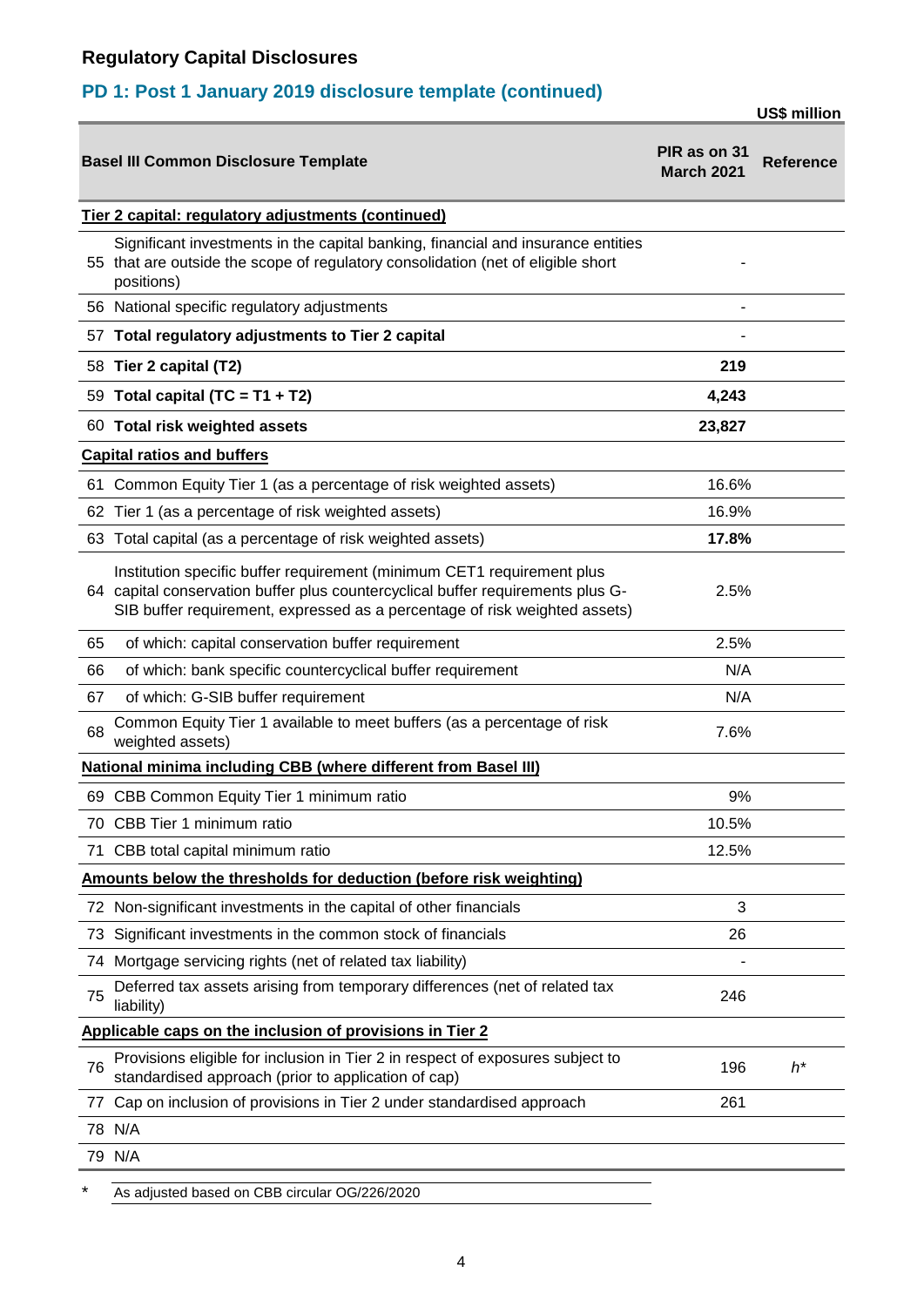## **PD 1: Post 1 January 2019 disclosure template (continued)**

**US\$ million**

|       | <b>Basel III Common Disclosure Template</b>                                                         | PIR as on 31<br><b>March 2021</b> | <b>Reference</b> |
|-------|-----------------------------------------------------------------------------------------------------|-----------------------------------|------------------|
|       | Capital instruments subject to phase-out arrangements (only applicable between 1 Jan 2019 and 1 Jan |                                   |                  |
| 2023) |                                                                                                     |                                   |                  |
| 80    | Current cap on CET1 instruments subject to phase out arrangements                                   | N/A                               |                  |
| 81    | Amount excluded from CET1 due to cap (excess over cap after redemptions<br>and maturities)          | N/A                               |                  |
|       | 82 Current cap on AT1 instruments subject to phase out arrangements                                 | N/A                               |                  |
| 83    | Amount excluded from AT1 due to cap (excess over cap after redemptions<br>and maturities)           | N/A                               |                  |
|       | 84 Current cap on T2 instruments subject to phase out arrangements                                  | N/A                               |                  |
| 85    | Amount excluded from T2 due to cap (excess over cap after redemptions and<br><i>maturities</i> )    | N/A                               |                  |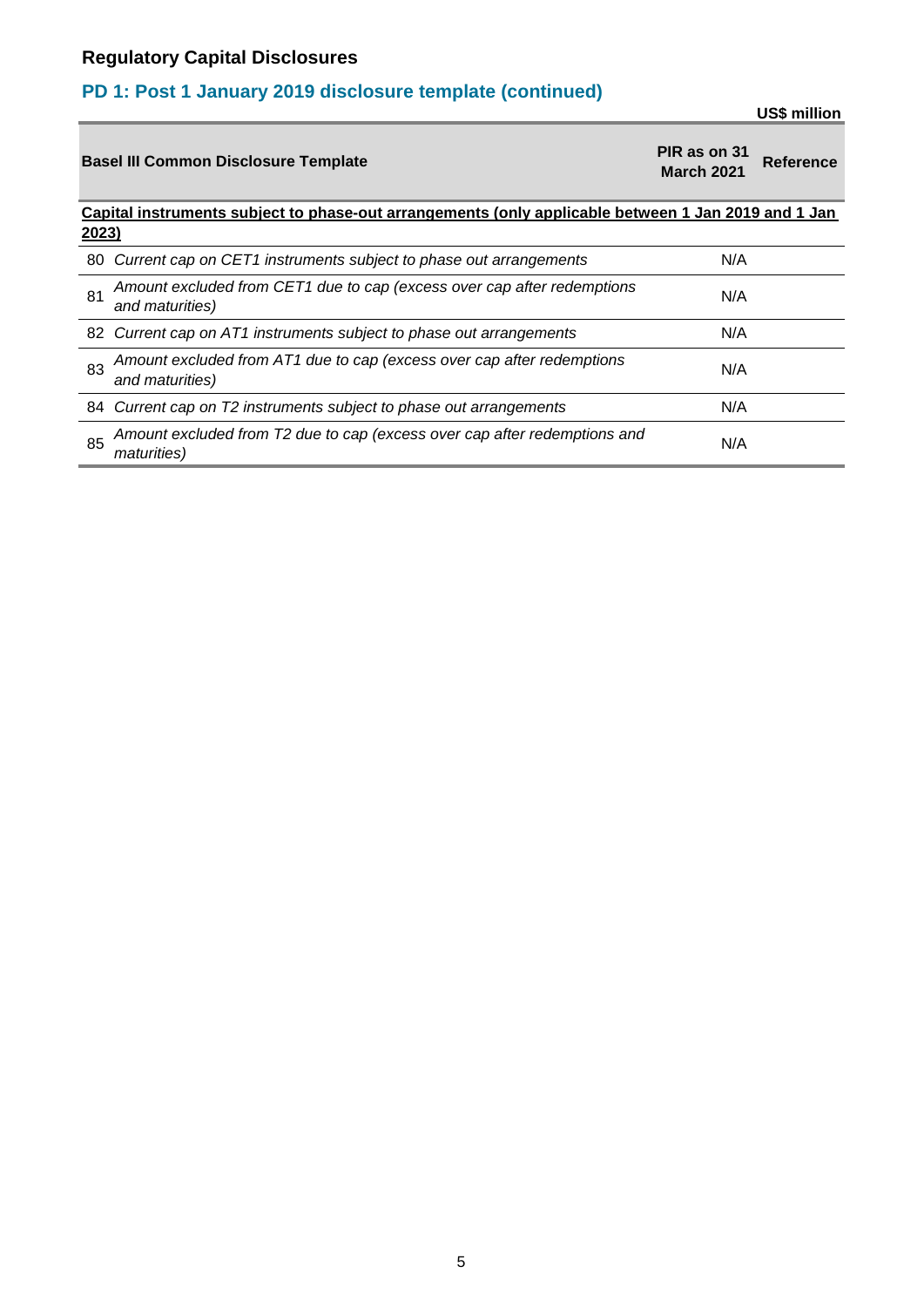### **PD 2 : Reconciliation of regulatory capital**

#### **i) Step 1: Disclosure of Balance Sheet under Regulatory scope of Consolidation**

|                                                                 |                                                                           | <b>US\$ million</b>                    |
|-----------------------------------------------------------------|---------------------------------------------------------------------------|----------------------------------------|
|                                                                 | <b>Balance sheet</b><br>as in published<br>financial<br><b>statements</b> | <b>Consolidated</b><br><b>PIR</b> data |
| Liquid funds                                                    | 1,787                                                                     |                                        |
| Cash and balances at central banks                              |                                                                           | 1,452                                  |
| Placements with banks and similar financial institutions        | 2,095                                                                     | 3,654                                  |
| Reverse repurchase agreements and other similar secured lending | 1,223                                                                     |                                        |
| Financial assets at fair value through P&L                      | 538                                                                       | 538                                    |
| Non-trading investments                                         | 6,940                                                                     |                                        |
| <b>Investments at Amortized Cost</b>                            |                                                                           | 1,378                                  |
| <b>Investments at FVOCI</b>                                     |                                                                           | 5,574                                  |
| Loans and advances                                              | 15,198                                                                    | 15,361                                 |
| Investment properties                                           |                                                                           |                                        |
| Interest receivable                                             |                                                                           | 265                                    |
| Other assets                                                    | 2,217                                                                     | 1,871                                  |
| Investments in associates and joint ventures                    |                                                                           | 26                                     |
| Goodwill and intangible assets                                  |                                                                           | 56                                     |
| Property, plant and equipment                                   | 210                                                                       | 210                                    |
| <b>TOTAL ASSETS</b>                                             | 30,208                                                                    | 30,385                                 |
| Deposits from banks                                             | 3,828                                                                     | 6,429                                  |
| Deposits from customers                                         | 17,271                                                                    | 14,670                                 |
| Certificate of deposits issued                                  | 548                                                                       | 548                                    |
| Repurchase agreements and other similar secured borrowing       | 1,025                                                                     | 1,025                                  |
| Interest payable                                                |                                                                           | 197                                    |
| <b>Taxation</b>                                                 | 112                                                                       |                                        |
| Other liabilities                                               | 1,720                                                                     | 1,616                                  |
| <b>Borrowings</b>                                               | 1,602                                                                     | 1,518                                  |
| Subordinated liabilities                                        |                                                                           |                                        |
| <b>Additional Tier 1 Instrument</b>                             |                                                                           | 84                                     |
| <b>TOTAL LIABILITIES</b>                                        | 26,106                                                                    | 26,087                                 |
| Paid-in share capital                                           | 3,110                                                                     | 3,110                                  |
| Treasury shares                                                 | (6)                                                                       | (6)                                    |
| Reserves                                                        | 649                                                                       | 649                                    |
| Non - controlling interest                                      | 349                                                                       | 349                                    |
| <b>Expected credit losses</b>                                   |                                                                           | 196                                    |
| TOTAL SHAREHOLDERS' EQUITY                                      | 4,102                                                                     | 4,298                                  |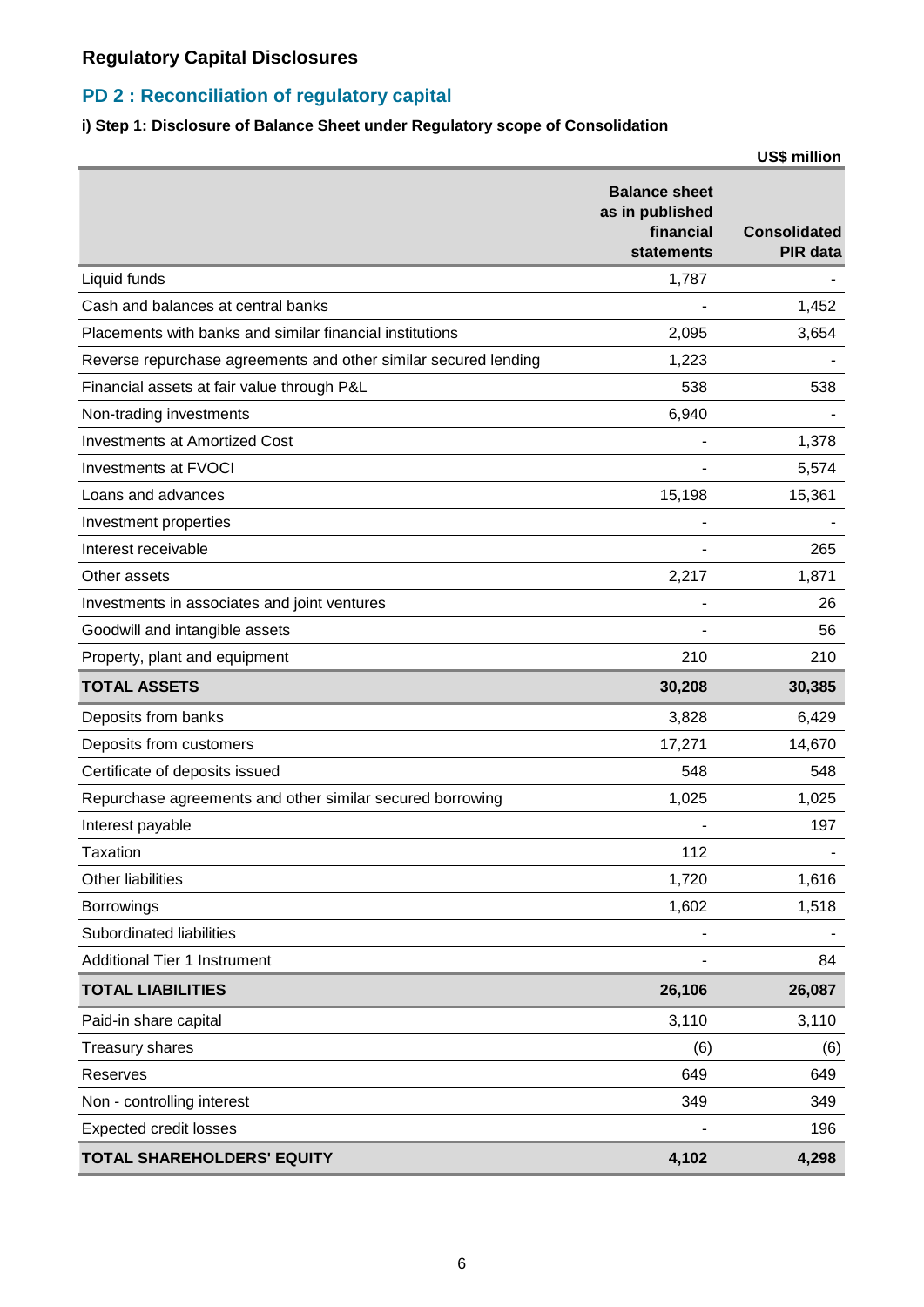### **PD 2 : Reconciliation of regulatory capital (continued)**

#### **ii) Step 2: Expansion of the Balance Sheet under Regulatory scope of Consolidation**

|                                                                                                                   |                                                                              |                                 | US\$ million     |
|-------------------------------------------------------------------------------------------------------------------|------------------------------------------------------------------------------|---------------------------------|------------------|
| <b>ASSETS</b>                                                                                                     | <b>Balance sheet</b><br>as in<br>published<br>financial<br><b>statements</b> | <b>Consolidated</b><br>PIR data | <b>Reference</b> |
| Liquid funds                                                                                                      | 1,787                                                                        |                                 |                  |
| Cash and balances at central banks                                                                                |                                                                              | 1,452                           |                  |
| Placements with banks and similar financial institutions                                                          | 2,095                                                                        | 3,654                           |                  |
| Reverse repurchase agreements and other similar secured<br>lending                                                | 1,223                                                                        |                                 |                  |
| Financial assets at fair value through P&L                                                                        | 538                                                                          | 538                             |                  |
| Loans and advances                                                                                                | 15,198                                                                       | 15,361                          |                  |
| Non-trading investments                                                                                           | 6,940                                                                        | 6,952                           |                  |
| Of which investment NOT exceeding regulatory threshold                                                            |                                                                              | 6,952                           |                  |
| Interest receivable                                                                                               |                                                                              | 265                             |                  |
| Other assets                                                                                                      | 2,217                                                                        | 1,870                           |                  |
| Of which deferred tax assets arising from carryforwards of<br>unused tax losses, unused tax credits and all other |                                                                              | 4                               | f                |
| Of which deferred tax assets arising from temporary<br>differences                                                |                                                                              | 246                             |                  |
| Investments in associates and joint ventures                                                                      |                                                                              | 26                              |                  |
| Of which Significant investment exceeding regulatory threshold                                                    |                                                                              |                                 |                  |
| Of which Significant investment NOT exceeding regulatory<br>threshold                                             |                                                                              | 26                              |                  |
| Goodwill and intangible assets                                                                                    |                                                                              | 56                              |                  |
| Of which goodwill                                                                                                 |                                                                              |                                 |                  |
| Of which other intangibles (excluding MSRs) phased in at<br>100%                                                  |                                                                              | 56                              | е                |
| Of which MSRs                                                                                                     |                                                                              |                                 |                  |
| Property, plant and equipment                                                                                     | 210                                                                          | 210                             |                  |
| <b>TOTAL ASSETS</b>                                                                                               | 30,208                                                                       | 30,385                          |                  |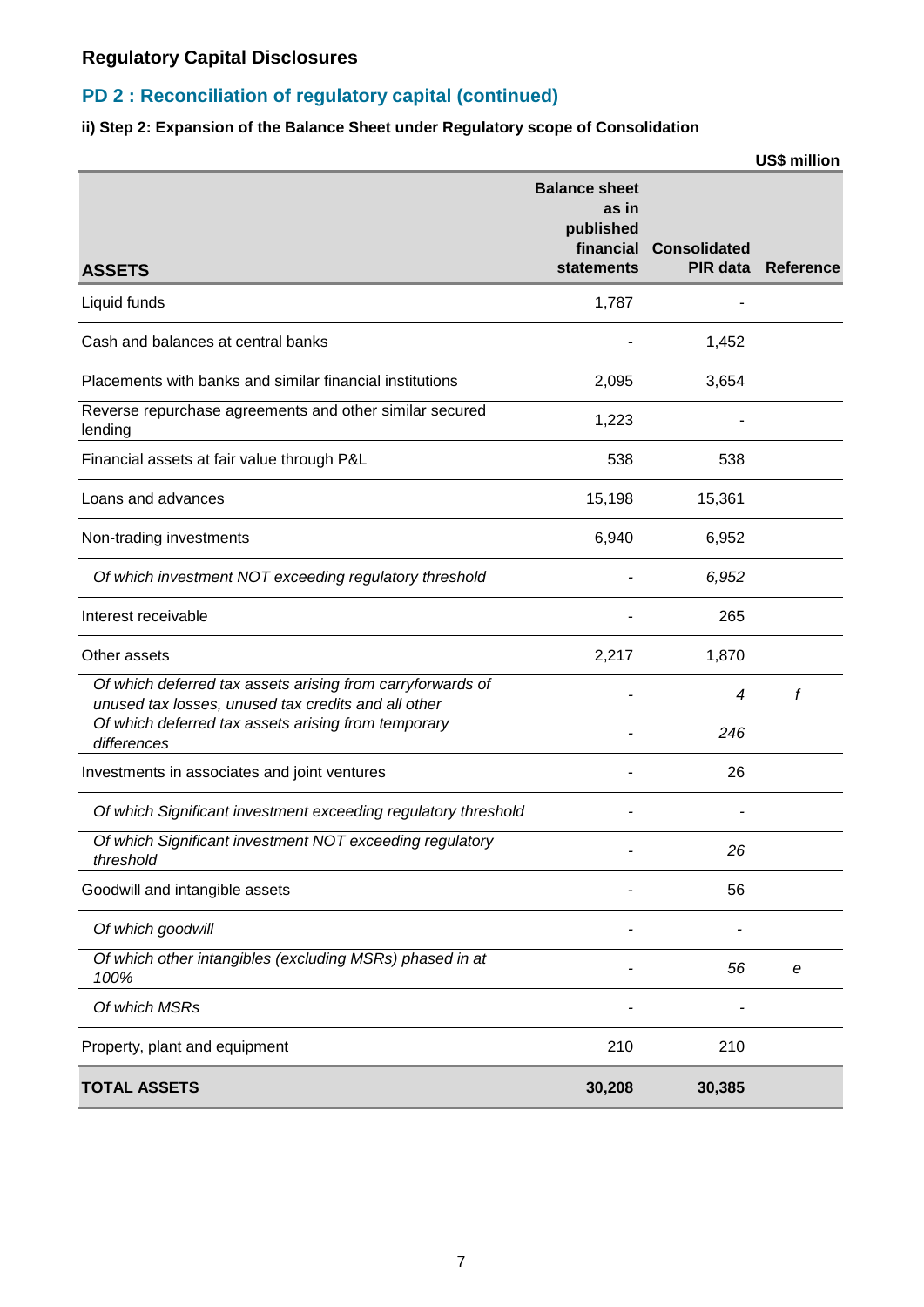#### **PD 2 : Reconciliation of regulatory capital (continued)**

**ii) Step 2: Expansion of the Balance Sheet under Regulatory scope of Consolidation (continued)**

|                                                                |                                                                       |                                        | US\$ million     |
|----------------------------------------------------------------|-----------------------------------------------------------------------|----------------------------------------|------------------|
| <b>LIABILITIES &amp; SHAREHOLDERS' EQUITY</b>                  | <b>Balance sheet</b><br>as in<br>published<br>financial<br>statements | <b>Consolidated</b><br><b>PIR data</b> | <b>Reference</b> |
| Deposits from banks                                            | 3,828                                                                 | 6,429                                  |                  |
| Deposits from customers                                        | 17,271                                                                | 14,670                                 |                  |
| Certificate of deposits issued                                 | 548                                                                   | 548                                    |                  |
| Repurchase agreements and other similar secured borrowing      | 1,025                                                                 | 1,025                                  |                  |
| Interest payable                                               |                                                                       | 197                                    |                  |
| Taxation                                                       | 112                                                                   |                                        |                  |
| Other liabilities                                              | 1,720                                                                 | 1,616                                  |                  |
| <b>Borrowings</b>                                              | 1,602                                                                 | 1,518                                  |                  |
| Subordinated liabilities                                       |                                                                       |                                        |                  |
| Of which amount eligible for TII                               | $\overline{a}$                                                        |                                        |                  |
| Of which amount Ineligible                                     | -                                                                     |                                        |                  |
| <b>Additional Tier 1 Instrument</b>                            |                                                                       | 84                                     |                  |
| Of which amount eligible for AT1                               |                                                                       | 35                                     | g                |
| Of which amount eligible for TII                               |                                                                       | 8                                      | i                |
| Of which amount Ineligible                                     |                                                                       | 41                                     |                  |
| <b>TOTAL LIABILITIES</b>                                       | 26,106                                                                | 26,087                                 |                  |
| Paid-in share capital                                          | 3,110                                                                 | 3,110                                  |                  |
| Treasury shares                                                | (6)                                                                   | (6)                                    |                  |
| Of which form part of CET1                                     |                                                                       |                                        |                  |
| <b>Ordinary Share Capital</b>                                  | 3,110                                                                 | 3,110                                  | a                |
| <b>Treasury shares</b>                                         | (6)                                                                   | (6)                                    | a                |
| Reserves                                                       | 649                                                                   | 649                                    |                  |
| Of which form part of CET1                                     |                                                                       |                                        |                  |
| Retained earnings/(losses) brought forward                     | 967                                                                   | 1,011                                  | b                |
| Net profit for the current year                                | 30                                                                    | 30                                     | c1               |
| Legal reserve                                                  | 520                                                                   | 520                                    | c2               |
| General (disclosed) reserves                                   | 100                                                                   | 100                                    | c3               |
| Fx translation adjustment                                      | (954)                                                                 | (954)                                  | c4               |
| Cumulative changes in fair value                               | 26                                                                    | 26                                     | c5               |
| Pension fund reserve                                           | (40)                                                                  | (40)                                   | c6               |
| Non - controlling interest                                     | 349                                                                   | 349                                    |                  |
| Of which amount eligible for CETI                              |                                                                       | 208                                    | d                |
| Of which amount eligible for ATI                               |                                                                       | 44                                     | g                |
| Of which amount eligible for TII                               |                                                                       | 58                                     | i                |
| Of which amount ineligible                                     | -                                                                     | 39                                     |                  |
| <b>Expected credit losses</b>                                  |                                                                       | 196                                    |                  |
| Of which amount eligible for TII (Maximum 1.25% of Credit RWA) |                                                                       | 196                                    | h                |
| Of which amount Ineligible                                     |                                                                       |                                        |                  |
| TOTAL SHAREHOLDERS' EQUITY                                     | 4,102                                                                 | 4,298                                  |                  |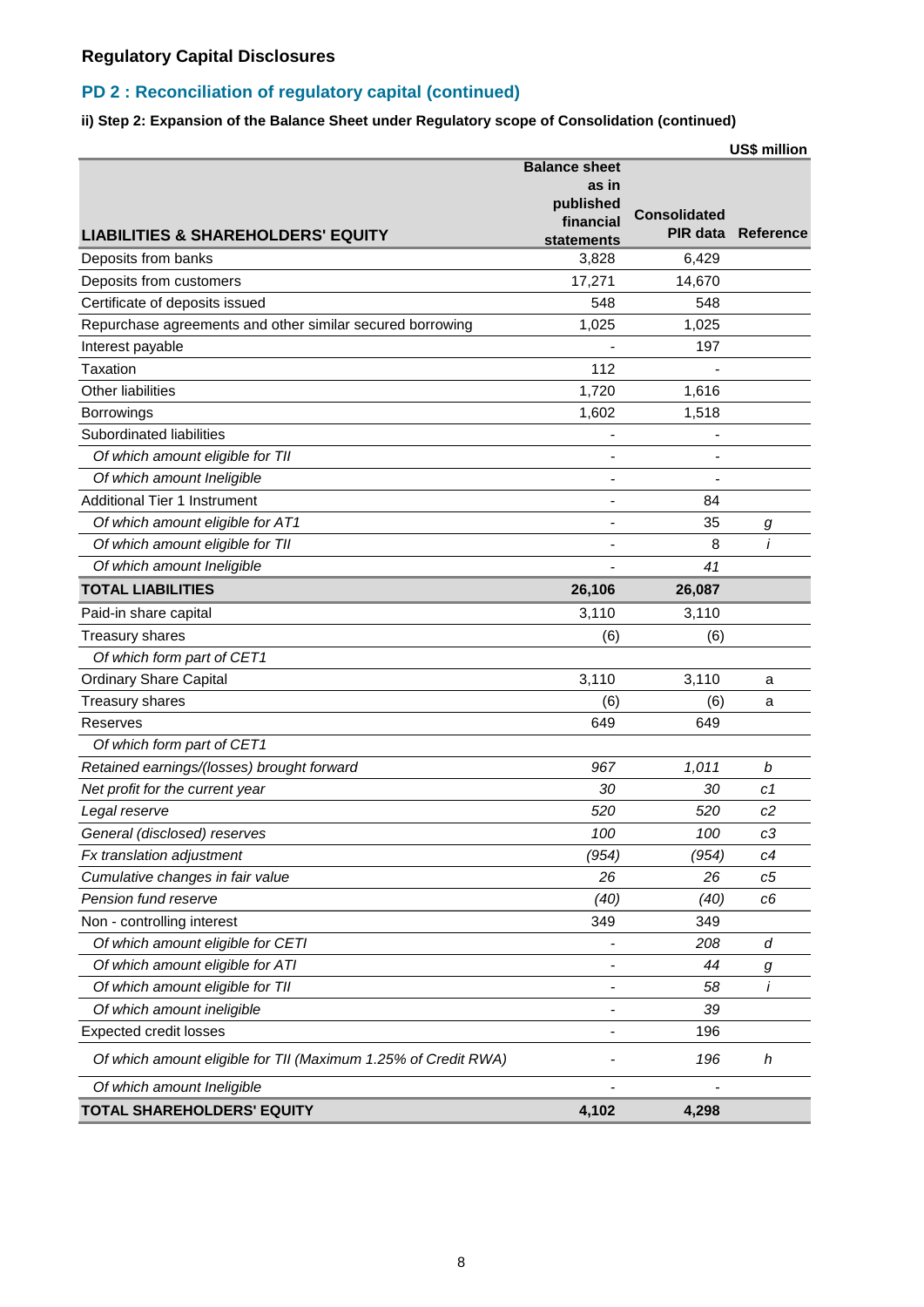#### **PD 3 : Main features of regulatory capital instruments**

#### **Disclosure template for main features of regulatory capital instruments**

| 1  | Issuer                                                                                         | <b>Arab Banking Corporation</b>                       | <b>Banco ABC Brasil</b>                                                                                  |  |  |  |
|----|------------------------------------------------------------------------------------------------|-------------------------------------------------------|----------------------------------------------------------------------------------------------------------|--|--|--|
| 2  | Unique identifier                                                                              | <b>ABC</b>                                            | LFSC19000 (series with various suffixes)                                                                 |  |  |  |
| 3  | Governing law(s) of the instrument                                                             | Laws of Bahrain                                       | Laws of the Federative Republic of Brazil                                                                |  |  |  |
|    | <b>Regulatory treatment</b>                                                                    |                                                       |                                                                                                          |  |  |  |
| 4  | <b>Transitional CBB rules</b>                                                                  | Common Equity Tier 1                                  | N/A                                                                                                      |  |  |  |
| 5  | Post-transitional CBB rules                                                                    | Common Equity Tier 1                                  | <b>Additional Tier 1</b>                                                                                 |  |  |  |
| 6  | Eligible at solo/group/group & solo                                                            | Group & Solo                                          | Group                                                                                                    |  |  |  |
| 7  | Instrument type (types to be specified by each jurisdiction)                                   | Common equity shares                                  | Perpetual NC 5, Sub-ordinated to all except<br>Shareholders' Equity                                      |  |  |  |
| 8  | Amount recognised in regulatory capital (Currency in mil, as of<br>most recent reporting date) | US\$ 3,110                                            | BRL 483 million (of which US\$ 35 million<br>equivalent eligible for AT1)                                |  |  |  |
| 9  | Par value of instrument                                                                        | $\mathbf{1}$                                          | 300,000                                                                                                  |  |  |  |
| 10 | Accounting classification                                                                      | Shareholders equity                                   | Liability- Amortized cost                                                                                |  |  |  |
| 11 | Original date of issuance                                                                      | Various                                               | Various                                                                                                  |  |  |  |
| 12 | Perpetual or dated                                                                             | Perpetual                                             | Perpetual                                                                                                |  |  |  |
| 13 | Original maturity date                                                                         | No maturity                                           | No maturity                                                                                              |  |  |  |
| 14 | Issuer call subject to prior supervisory approval                                              | Yes                                                   | Yes                                                                                                      |  |  |  |
| 15 | Optional call date, contingent call dates and redemption<br>amount                             | N/A                                                   | Yes                                                                                                      |  |  |  |
| 16 | Subsequent call dates, if applicable                                                           | N/A                                                   | N/A                                                                                                      |  |  |  |
|    | Coupons / dividends                                                                            |                                                       |                                                                                                          |  |  |  |
| 17 | Fixed or floating dividend/coupon                                                              | Floating (Dividend as decided by the<br>shareholders) | Floating                                                                                                 |  |  |  |
| 18 | Coupon rate and any related index                                                              | N/A                                                   | Average market yield of 7,569%, equivalent to<br>3,983 times the current Selic Rate [1] of 1,90%<br>p.a. |  |  |  |
| 19 | Existence of a dividend stopper                                                                | N/A                                                   | No                                                                                                       |  |  |  |